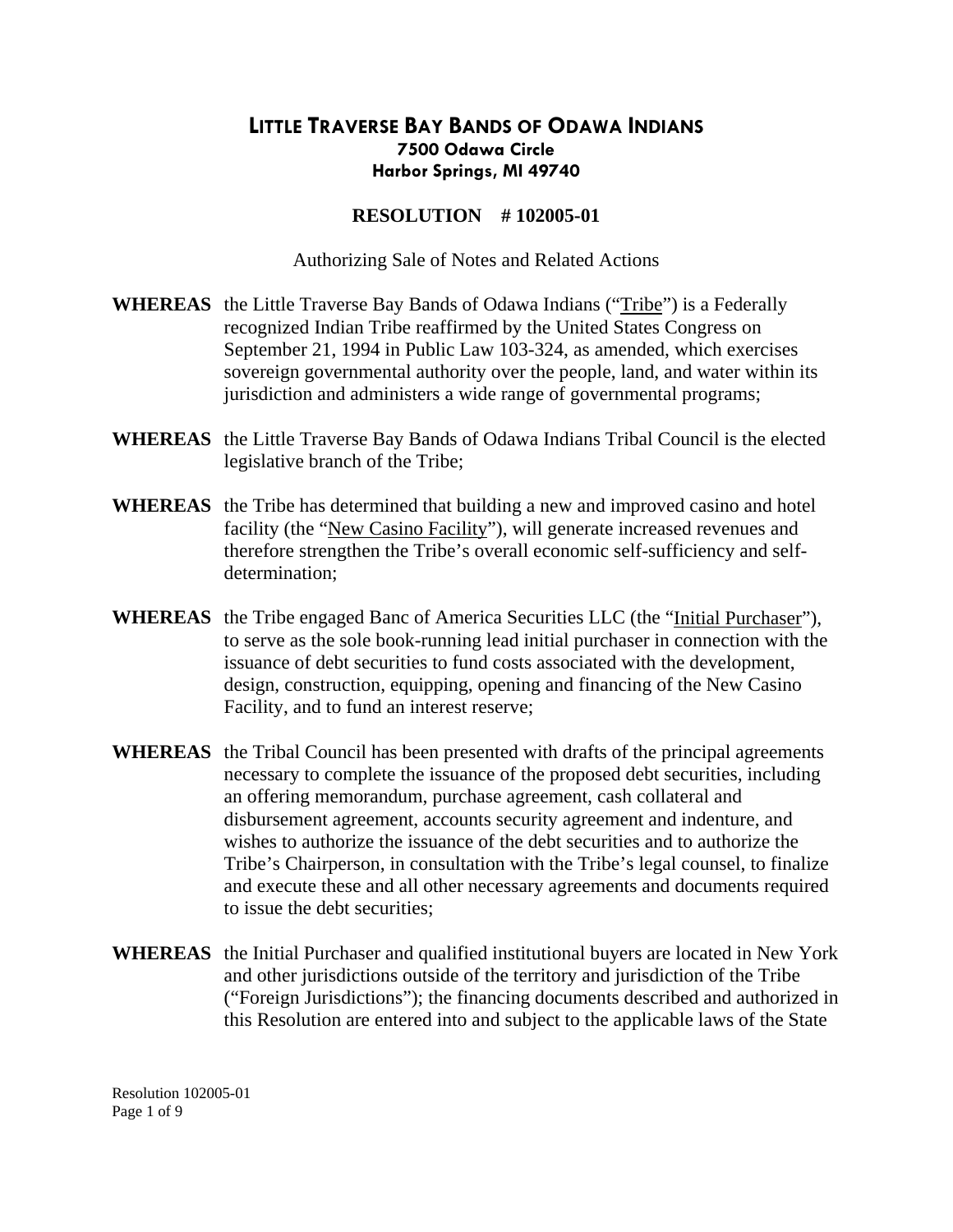of New York; and the location of the financing transactions authorized by this Resolution are New York and other Foreign Jurisdictions;

## **THEREFORE BE IT RESOLVED THAT:**

- 1. Approval of the Issuance. The Tribal Council hereby approves the issuance and sale of its notes (the "Notes"), at an aggregate issue price of not more than \$195 million in principal amount, and that the sale of the Notes be effected pursuant to an exemption or exemptions from the registration requirements of the Securities Act of 1933, as amended (an "Offering Exemption"). The Notes shall bear the terms as set forth in the Indenture referred to below.
- 2. Offering Memorandum: The Tribal Council hereby approves a preliminary offering memorandum for the Notes, substantially in the form presented to the Tribal Council, together with such modifications thereof and supplements thereto from time to time as shall be approved by the Tribal Chairman, a written designee of the Tribal Chairman, or if the Tribal Chairman or such a designee shall be unavailable, such other person permitted by the law of the Tribe to act in the stead of the Tribal Chairman (the "Authorized Tribal Representative"), after consultation with legal counsel for the Tribe (collectively, the "Offering Memorandum"). The Tribal Council acknowledges that the Offering Memorandum will be used by the Initial Purchaser in a re-offering and resale of the Notes pursuant to an Offering Exemption.
- 3. Indenture. The Tribal Council hereby approves and authorizes the Authorized Tribal Representative to execute and deliver on behalf of the Tribe an indenture with U.S. Bank National Association, as trustee, substantially in the form presented to the Tribal Council, with such modifications thereto as shall be approved by the Authorized Tribal Representative, after consultation with legal counsel for the Tribe (the "Indenture"), with the Authorized Tribal Representative's execution thereof being conclusive evidence of such approval and consultation.
- 4. Notes and Other Documents and Instruments. The Tribal Council hereby authorizes the Authorized Tribal Representative on behalf of the Tribe to:

 (a) execute, cause to be attested if, and as, required by the Indenture, and deliver, or cause to be delivered, to the Trustee, or to any Authenticating Agent (as such term is used in the Indenture) named in the Indenture, the Notes as authorized herein, with such additions thereto and deletions therefrom as the Authorized Tribal Representative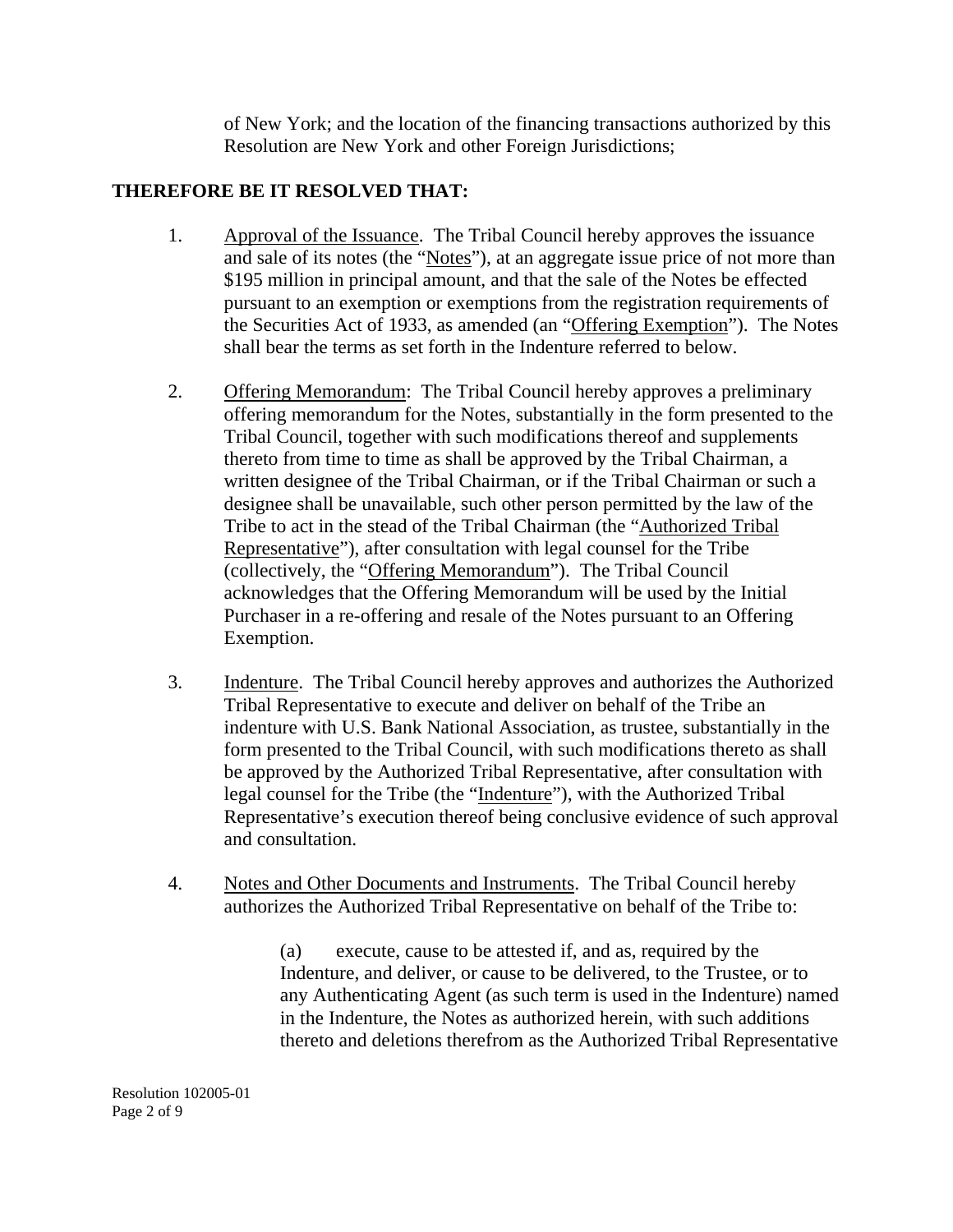shall approve, after consultation with legal counsel for the Tribe, with the Authorized Tribal Representative's execution thereof being conclusive evidence of such approval and consultation;

 (b) execute and deliver such other agreements (including indemnity agreements), documents, certificates, orders, requests and instruments as may be contemplated by the Indenture or required by the Trustee, any Security Registrar or Authenticating Agent (as such terms are used in the Indenture) or any other agent of the Tribe under the Indenture in connection therewith or as may be necessary or appropriate in connection with the issuance and sale of the Notes, with the Authorized Tribal Representative's execution thereof being conclusive evidence of such approval and consultation; and

 (c) subject to and in accordance with the Indenture, appoint or designate on behalf of the Tribe one or more paying agents and one or more transfer agents for the Notes, to rescind on behalf of the Tribe any such appointment or designation and to approve on behalf of the Tribe any change in the location of any office through which any such paying agent or transfer agent acts; and in connection therewith to take such action and to make, execute and deliver, or cause to be made, executed and delivered, such agreements, instruments and other documents as he deems necessary or desirable.

- 5. Purchase Agreement. The Tribal Council hereby approves and authorizes the Authorized Tribal Representative to execute and deliver on behalf of the Tribe a purchase agreement with the Initial Purchaser substantially in the form presented to the Tribal Council, with such modifications thereto as shall be approved by the Authorized Tribal Representative, after consultation with legal counsel for the Tribe (the "Purchase Agreement"), with the Authorized Tribal Representative's execution thereof being conclusive evidence of such approval and consultation.
- 6. Cash Collateral and Disbursement Agreement. The Tribal Council hereby approves and authorizes the Authorized Tribal Representative to execute and deliver on behalf of the Tribe a cash collateral and disbursement agreement with U.S. Bank National Association, as the disbursement agent thereunder, substantially in the form presented to the Tribal Council, with such modifications thereto as shall be approved by the Authorized Tribal Representative, after consultation with legal counsel for the Tribe (the "Cash Collateral and Disbursement Agreement"), with the Authorized Tribal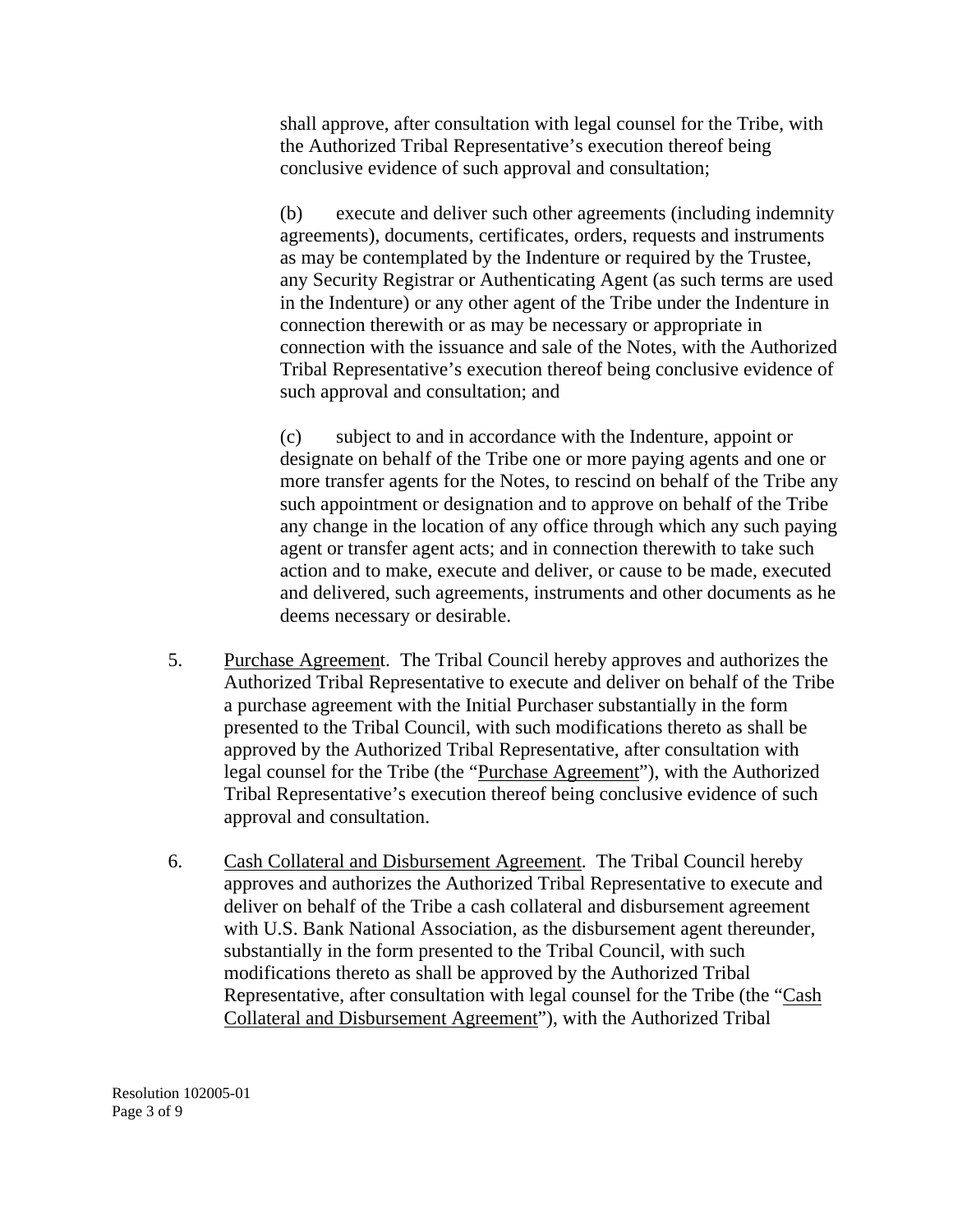Representative's execution thereof being conclusive evidence of such approval and consultation.

- 7. Accounts Security Agreement. The Tribal Council hereby approves and authorizes the Authorized Tribal Representative to execute and deliver on behalf of the Tribe an accounts security agreement substantially in the form presented to the Tribal Council, with such modifications thereto as shall be approved by the Authorized Tribal Representative, after consultation with legal counsel for the Tribe (the "Account Security Agreement"), with the Authorized Tribal Representative's execution thereof being conclusive evidence of such approval and consultation.
- 8. Pricing Delegation. The Tribal Council hereby authorizes the Authorized Tribal Representative to determine the price to be received by the Tribe in any offering or sale of the Notes, any re-offering price thereof, the interest rate thereon, any discounts to be allowed or commissions to be paid to the Initial Purchaser or any other agent or underwriter, and any other terms of offering or sale of the Notes and to sell the Notes in accordance with the Purchase Agreement; *provided*, that the weighted-average yield of the Notes shall not exceed 9.00% per annum.
- 9. PORTAL. The Tribal Council hereby authorizes the Authorized Tribal Representative to take any and all actions necessary to qualify the Notes for trading in the Private Offerings, Resales and Trading through Automated Linkages market of the National Association of Notes Dealers, Inc.
- 10. Qualifying Actions. The Tribal Council hereby authorizes the Authorized Tribal Representative to determine the states in which appropriate action shall be taken to qualify or register for sale all or such part of the Notes and to perform on behalf of the Tribe any and all such acts as he deems necessary or advisable to comply with the applicable laws of any such states, and in connection therewith to execute and file all requisite papers and documents, including, but not limited to, applications, reports, surety bonds, irrevocable consents and appointments of attorneys for service of process; and the execution by the Authorized Tribal Representative of any such paper or document or his actions in connection with the foregoing matters shall conclusively establish his authority therefor from the Tribe and the approval and ratification by the Tribe of the papers and documents so executed and the action so taken.
- 11. Other Matters. The Tribal Council hereby authorizes the Authorized Tribal Representative to execute any certificates and other documents and take or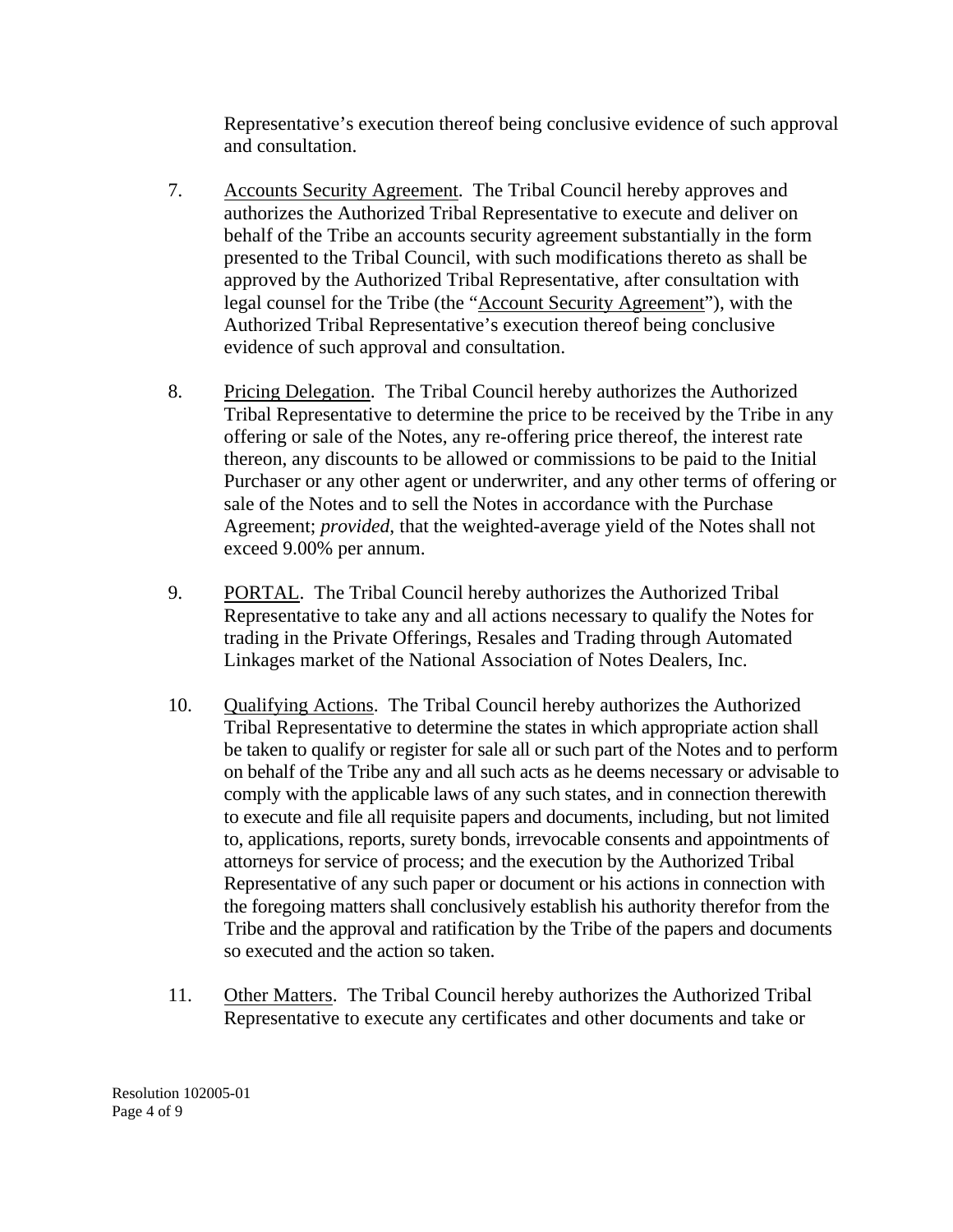cause to be taken any other actions necessary for the creation, issuance or sale of the Notes or the proper implementation of the actions approved hereby.

 12. Arbitration Procedures. The following provisions shall apply to any claim, demand, action or cause of action arising under the Notes, the Purchase Agreement, the Indenture, the Cash Collateral and Disbursement Agreement, the Accounts Security Agreement, and any other agreement, document or instrument authorized to be executed on behalf of the Tribe by this Resolution (collectively, the "Authorized Documents"),

> 12.1 Some or all of the Authorized Documents will contain provisions stating that the performance of the parties thereunder are to be governed and interpreted by the law or laws therein stated ("Governing Law"). One or more of the Authorized Documents (each, an "Arbitrable Document") will also contain provisions (the "Arbitration Provisions") permitting or requiring that disputes arising under the applicable Arbitrable Document be resolved by binding arbitration ("Arbitrable Matters"). The Arbitration Provisions, as a matter of the law of the Tribe, are hereby declared to be and are valid, irrevocable and enforceable.

 12.2 The Tribe currently has a tribal court (the "Tribal Court"), and notwithstanding any other tribal laws, the following shall apply with respect to the Tribal Court (and any other court established by the law of the Tribe):

> (a) For all Arbitrable Matters, (a) the Tribal Court shall apply the procedural rules of the Tribal Court as to procedural matters; and (b) the Tribal Court shall apply the Governing Law as to substantive law matters;

 (b) If any action for legal or equitable relief or other proceeding is brought in the Tribal Court concerning any Arbitrable Matter, the Tribal Court shall not review the merits of the pending action or proceeding, but shall stay the action or proceeding until arbitration has been had in compliance with the Arbitration Provisions.

 (c) If any person claims the neglect or refusal of the Tribe to proceed with arbitration under an Arbitrable Document, then that person may make application to the Tribal Court for an order directing the parties to proceed with the arbitration. In such event, the Tribal Court shall order the parties to arbitration

Resolution 102005-01 Page 5 of 9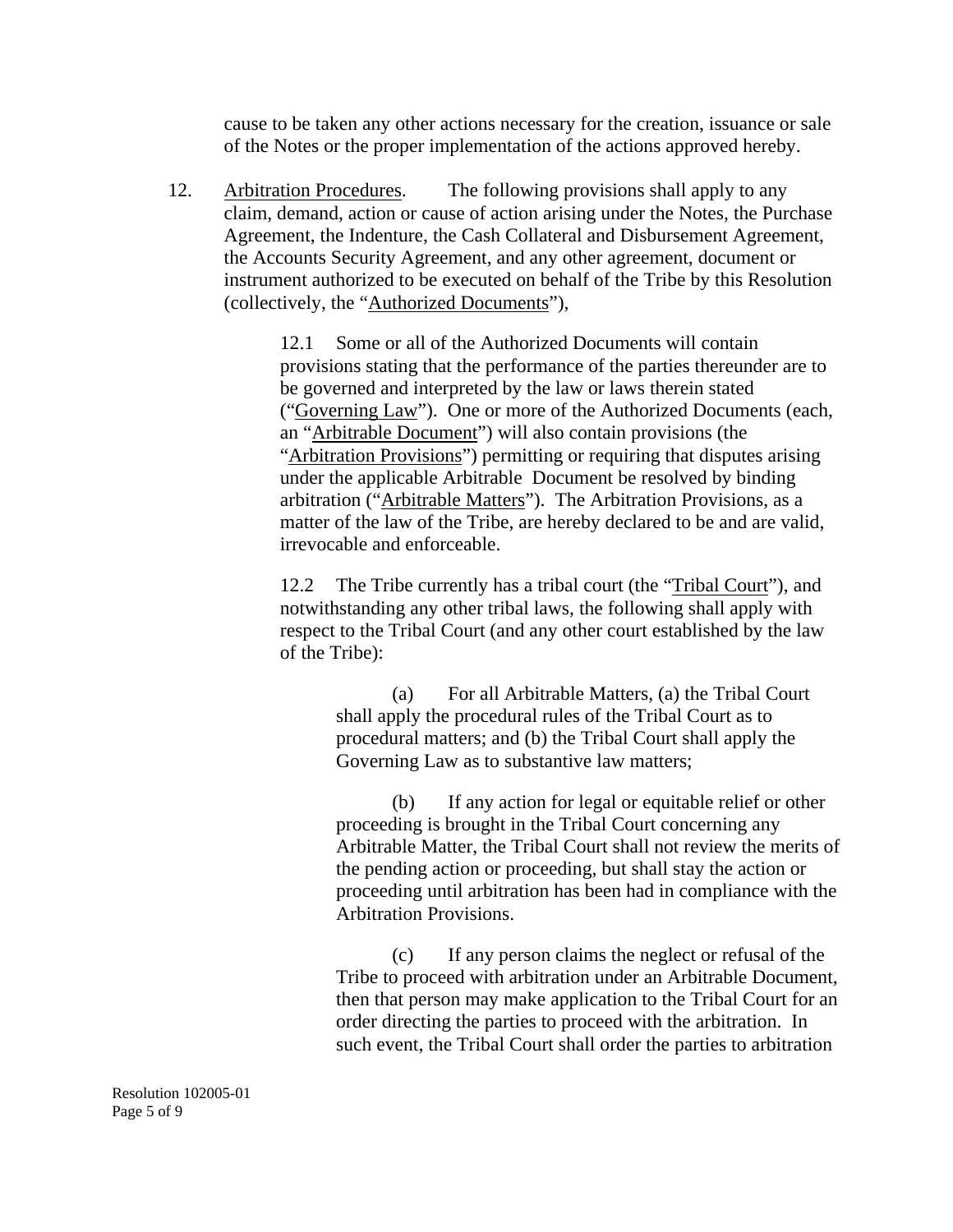in accordance with the provisions of the Transaction Documents, and the question of whether an obligation to arbitrate the dispute at issue exists shall be decided by the arbitrator(s).

 (d) At any time during an arbitration, upon request of all the parties to the arbitration, the arbitrator(s) may make application to the Tribal Court for advice on any question of Tribal law or state or federal law arising in the course of the arbitration so long as such parties agree in writing that the advice of the Tribal Court shall be final as to the question presented and that it shall bind the arbitrator(s) in rendering any award.

 (e) An Arbitration Award shall be in writing and signed by the arbitrator(s). The arbitrator(s) shall provide written notice of the Arbitration Award to each party by certified or registered mail, return receipt requested.

 (f) At any time within one year after the Arbitration Award has been rendered and the parties thereto notified thereof, any party to the arbitration may make application to the Tribal Court for an order confirming the award. Any party applying to the Tribal Court for an order confirming an Arbitration Award shall, at the time the award is filed with the Clerk of the Tribal Court for entry of judgment thereon, file true and correct copies of the following papers with the Clerk: (1) the agreement to arbitrate; (2) written identification of the arbitrator(s) and any material documenting the selection or appointment of the arbitrator $(s)$ ;  $(3)$  any written agreement requiring the reference of any question as provided in Section 13.2(d) above; (4) each written extension of the time, if any, within which to make the award; (5) the award; and (6) evidence that all parties to the arbitration have received notice of the filing or the intent to file an application to the Tribal Court for confirmation of the Arbitration Award.

(g) An Arbitration Award shall not be subject to review or modification by the Tribal Court, but shall be confirmed strictly as provided by the arbitrator; *provided,* that the Tribal Court may nevertheless decline to enforce any Arbitration Award if it finds that any of the following occurred:

Resolution 102005-01 Page 6 of 9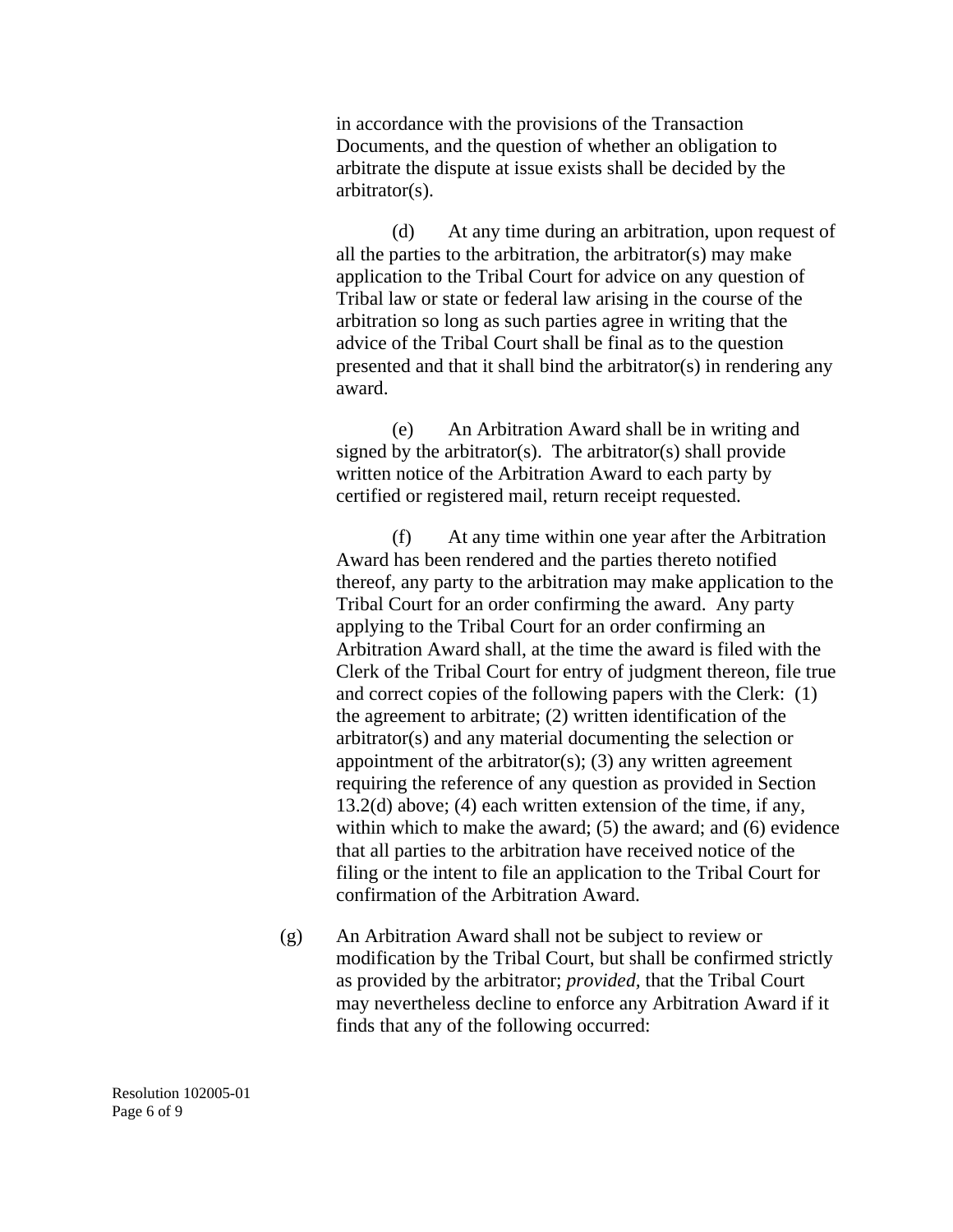(1) the award was procured by corruption, fraud, or undue means;

 (2) there was evident partiality or corruption in the arbitrator(s);

 (3) the arbitrator(s) were guilty of misconduct in refusing to postpone the hearing, upon sufficient cause shown, or in refusing to hear evidence pertinent and material to the controversy; or of any other misbehavior by which the rights of any party have been prejudiced; or (4) the arbitrator(s) exceeded their powers, or so imperfectly executed them that a mutual, final, and definite award upon the subject matter submitted was not made.

Where an Arbitration Award is so vacated, the Tribal Court may, in its discretion, direct a rehearing by the arbitrator(s).

 (h) In any of the following cases where the Tribal Court is authorized to make an order regarding arbitration, the Tribal Court may make an order modifying or correcting the Arbitration Award upon the application of any party to the arbitration:

 (1) where there was an evident material miscalculation of figures or an evident material mistake in the description of any person, thing, or property referred to in the award;

 (2) where the arbitrator(s) have awarded upon a matter not submitted to them, unless it is a matter not affecting the merits of the decision upon the matter submitted; or

 (3) where the Arbitration Award is imperfect in matter of form not affecting the merits of the controversy.

The order may modify and correct the award, so as to effect the intent thereof and promote justice between the parties.

 (i) The judgment confirming an Arbitration Award shall be docketed as if it were rendered in a civil action. The judgment so entered shall have the same force and effect in all respects as, and be subject to all the provisions of law relating to, a judgment in a civil action, and it may be enforced as if it has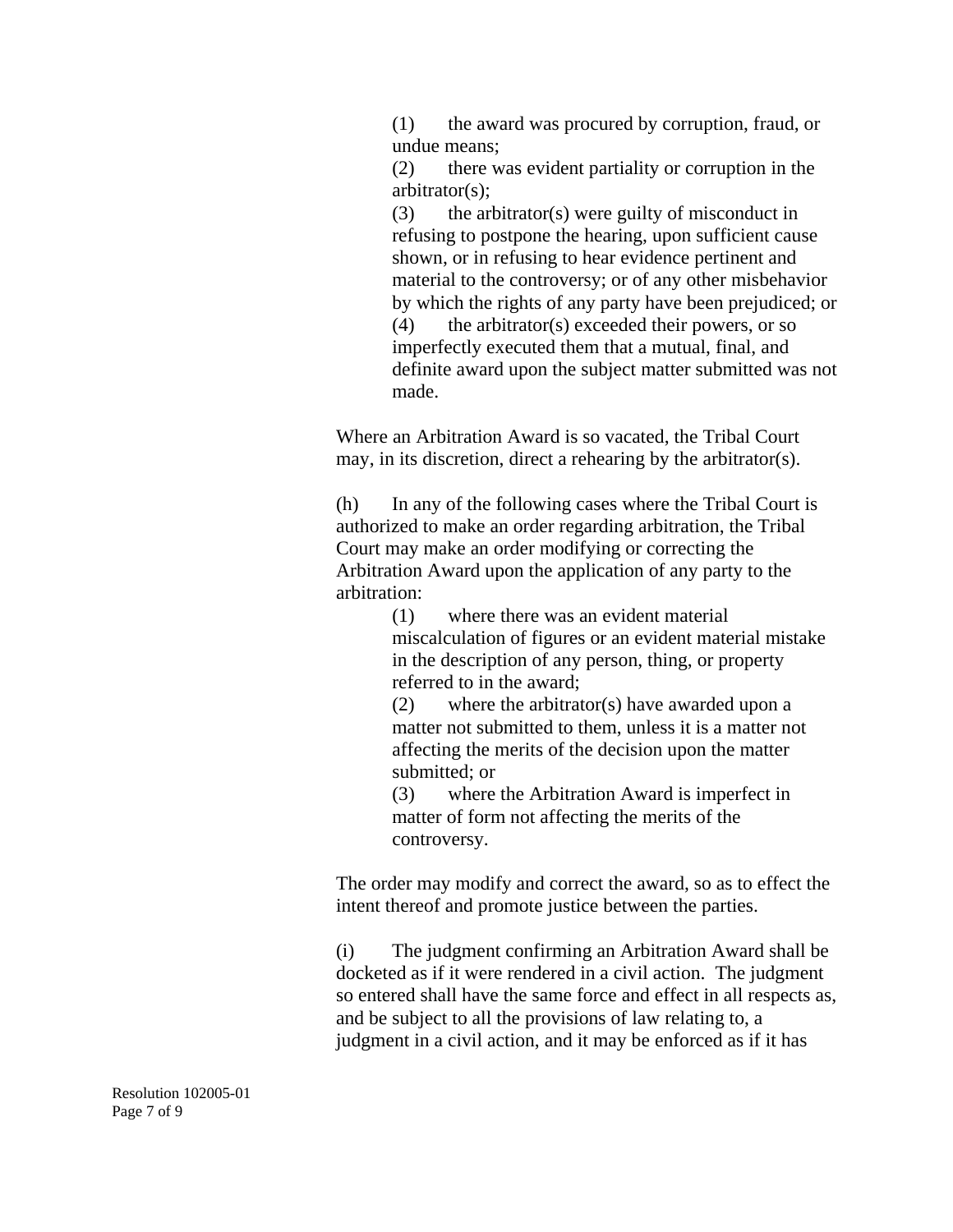been rendered in a civil action in the Tribal Court. When the Arbitration Award requires the performance of any other act than the payment of money, the Tribal Court may direct the enforcement thereon in the manner provided by law.

- (j) To the extent allowed by federal law, the jurisdiction of the Tribal Court over any Arbitrable Matter shall be concurrent with the jurisdiction of any New York or State of Michigan federal court, New York or State of Michigan state court or any other court of competent jurisdiction, and any waiver of the obligation of the parties to exhaust Tribal Court remedies shall be valid and enforceable in accordance with its terms. The Authorized Tribal Representative is authorized to execute transaction documents that contain dispute resolution provisions where disputes are resolved in federal or state courts in the first instance, and the Tribe irrevocably waives its sovereign immunity to the extent stated in such documents and agrees to be bound by the final judgments of such Foreign Jurisdictions.
- 13. This Resolution replaces Resolution 100905-07.

## **CERTIFICATION**

As Tribal Council Secretary, I certify that this Resolution was duly adopted by the Tribal Council of the Little Traverse Bay Bands of Odawa Indians by phone poll conducted on October 20, 2005 by a vote of 7 in favor, 0 opposed, 2 abstentions, and 0 absent as recorded by this roll call:

|                      | In Favor | Opposed | Abstained | Absent |
|----------------------|----------|---------|-----------|--------|
| Dexter McNamara      | Χ        |         |           |        |
| Rita Shananaquet     | X        |         |           |        |
| Alice Yellowbank     | X        |         |           |        |
| Regina Gasco Bentley | X        |         |           |        |
| <b>Beatrice Law</b>  | X        |         |           |        |
| Fred Harrington, Jr. | X        |         |           |        |
| Melvin L. Kiogima    | X        |         |           |        |
| <b>Mary Roberts</b>  |          |         | Χ         |        |
| Shirley Oldman       |          |         | X         |        |
|                      |          |         |           |        |

Date: \_\_\_\_\_\_\_\_\_\_\_\_\_ \_\_\_\_\_\_\_\_\_\_\_\_\_\_\_\_\_\_\_\_\_\_\_\_\_\_\_\_\_\_\_\_\_\_\_\_\_\_\_

Melvin L. Kiogima, Secretary

Resolution 102005-01 Page 8 of 9